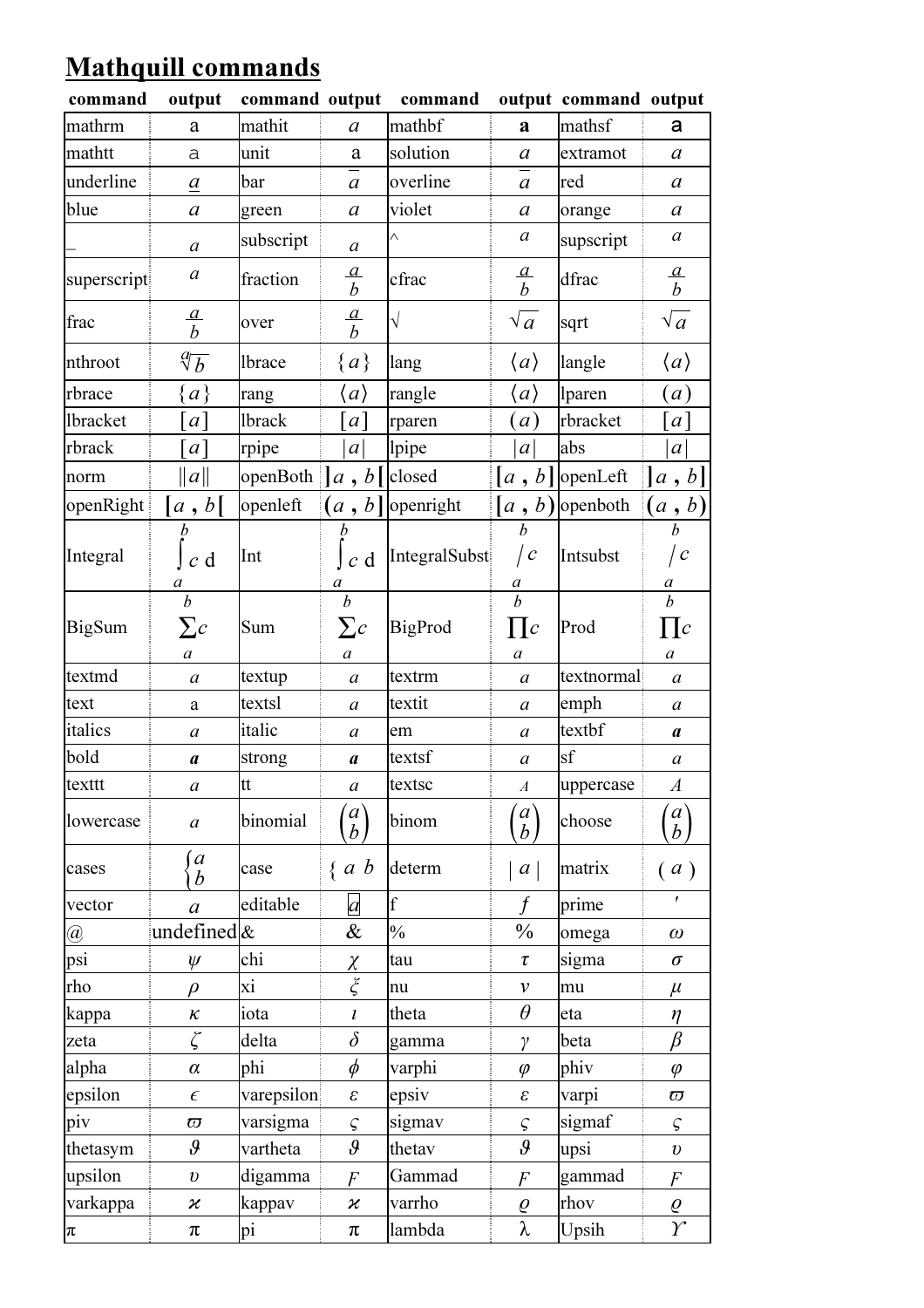| command         |                | output command output command output command output |                |              |                 |             |                          |
|-----------------|----------------|-----------------------------------------------------|----------------|--------------|-----------------|-------------|--------------------------|
| upsih           | $\gamma$       | Upsi                                                | $\gamma$       | Upsilon      | $\gamma$        | forall      | A                        |
| Omega           | $\Omega$       | Psi                                                 | Ψ              | Phi          | Φ               | Sigma       | $\Sigma$                 |
| Pi              | $\Pi$          | Xi                                                  | $\Xi$          | Lambda       | $\Lambda$       | Theta       | $\Theta$                 |
| Delta           | $\Delta$       | Gamma                                               | $\Gamma$       | $\ddot{}$    | $^{+}$          |             | $\overline{\phantom{0}}$ |
|                 |                | plusminus                                           | 士              | plusmn       | 士               | pm          | $\pm$                    |
| $\pm$           | 士              | minusplus                                           | Ŧ              | mnplus       | $\overline{+}$  | mp          | $\overline{+}$           |
| cdot            | $\bullet$      | sdot                                                | $\bullet$      | $=$          | $=$             | lt          | $\lt$                    |
| gt              | $\,>$          | otimes                                              | ⊗              | oplus        | $\oplus$        | equiv       | $\equiv$                 |
| cong            | $\cong$        | sim                                                 | $\sim$         | notin        | ∉               | times       | $\times$                 |
| divides         | $\div$         | divide                                              | $\div$         | div          | ÷               | $\div$      | $\div$                   |
| neq             | $\neq$         | ne                                                  | $\neq$         | $\neq$       | $\neq$          | lowast      | $\star$                  |
| loast           | $\star$        | star                                                | ¥              | ast          | ¥               | therefore   | $\ddot{\cdot}$           |
| therefor        | $\ddot{\cdot}$ | because                                             | $\ddot{\cdot}$ | cuz          | $\dddot{\cdot}$ | propto      | $\propto$                |
| prop            | $\propto$      | approx                                              | $\approx$      | asymp        | $\approx$       | $\approx$   | $\approx$                |
| $\leq$          | $\lt$          | $\geq$                                              | >              | leq          | $\leq$          | le          | $\leq$                   |
| $\leq$          | $\leq$         | geq                                                 | $\geq$         | ge           | $\geq$          | $\geq$      | $\frac{1}{\sqrt{1}}$     |
| $\frac{1}{\ln}$ | $\in$          | isin                                                | $\in$          | contains     | $\Rightarrow$   | ni          |                          |
| doesnotcontain  | ∌              | notcontains                                         | ∌              | niton        | ∌               | notni       | ∌                        |
| subset          | $\subset$      | sub                                                 | $\subset$      | superset     | $\supset$       | supset      | $\subset$                |
| sup             | $\supset$      | notsubset                                           | ⊄              | nsubset      | ⊄               | notsub      | ¢                        |
| nsub            | $\sigma$       | notsuperset                                         | ⊅              | nsuperset    | ⊅               | notsupset   | ⊅                        |
| nsupset         | ⊅              | notsup                                              | ⊅              | nsup         | ⊅               | subseteq    | $\subseteq$              |
| subsete         | $\subseteq$    | subeq                                               | $\subseteq$    | sube         | $\subseteq$     | superseteq  | $\supseteq$              |
| supersete       | ⊇              | supseteq                                            | ⊇              | supsete      | ⊇               | supeq       | $\overline{L}$           |
| supe            | ⊇              | notsubseteq                                         | ⊈              | notsubsete   | ⊈               | nsubseteq   | ⊈                        |
| nsubsete        | ⊈              | notsubeq                                            | ⊈              | notsube      | ⊈               | nsubeq      | ⊈                        |
| nsube           | ⊈              | notsuperseteq                                       | ⊉              | notsupersete | ⊉               | nsuperseteq | ⊉                        |
| nsupersete      | ⊉              | notsupseteq                                         | ⊉              | notsupsete   | ⊉               | nsupseteq   | ⊉                        |
| nsupsete        | ⊉              | notsupeq                                            | ⊉              | notsupe      | ⊉               | nsupeq      | ⊉                        |
| nsupe           | ⊉              | summation                                           | ↖              | sum          | ╲               | Σ           |                          |
| product         |                | prod                                                |                | $\prod$      |                 | coproduct   |                          |
| coprod          |                | integral                                            |                | int          |                 |             |                          |
| Naturals        | N              | naturals                                            | N              | N            | $\mathbb N$     | Probability | $\mathbb P$              |
| probability     | $\mathbb P$    | Projective                                          | $\mathbb P$    | projective   | $\mathbb P$     | Primes      | $\mathbb P$              |
| primes          | $\mathbb P$    | $\overline{P}$                                      | $\mathbb P$    | Integers     | $\mathbb Z$     | integers    | $\mathbb Z$              |

nmond output command output command output command output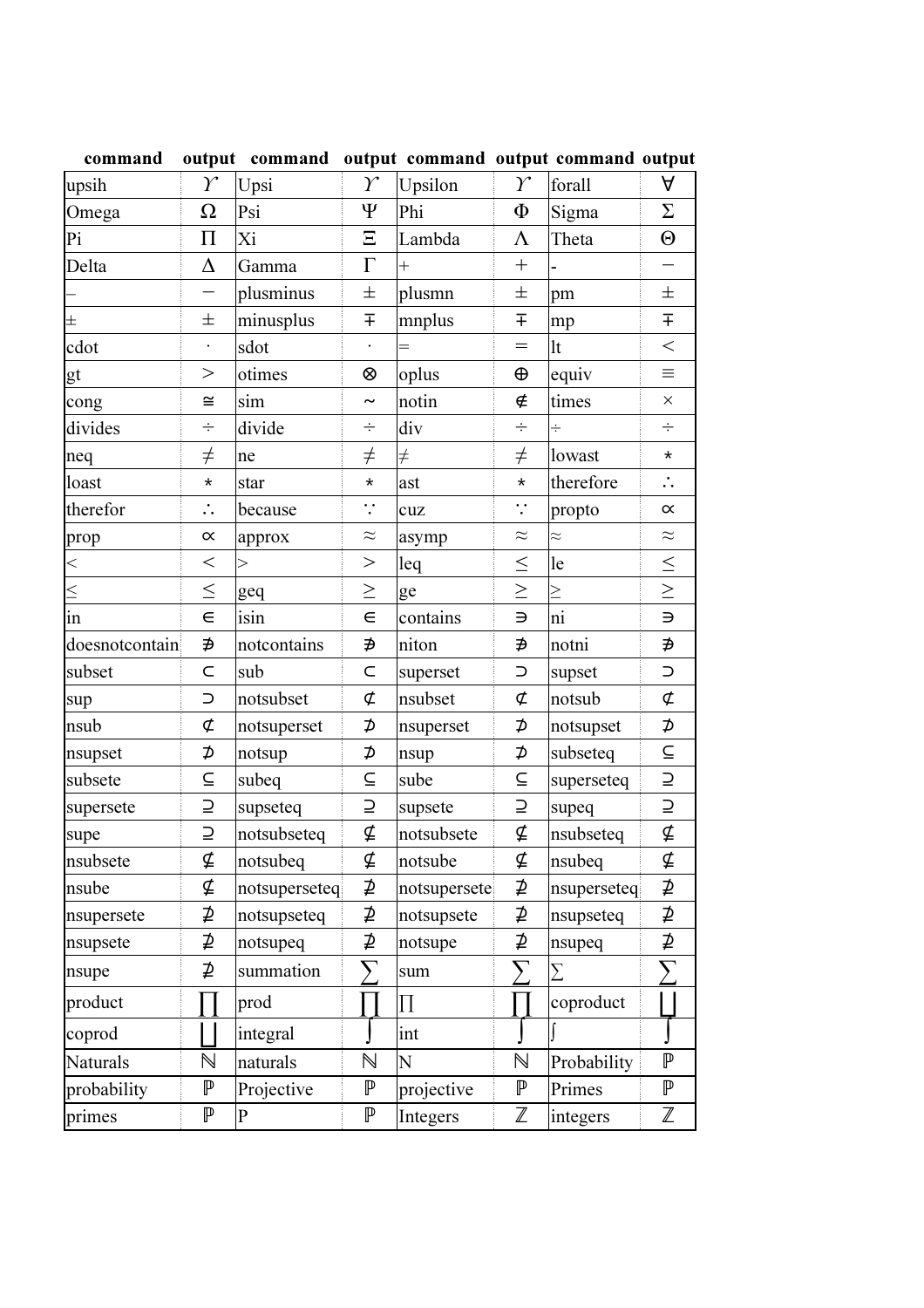| command             | output                               | command            | output                   | command                 | output                   | command            | output                           |
|---------------------|--------------------------------------|--------------------|--------------------------|-------------------------|--------------------------|--------------------|----------------------------------|
| Z                   | $\mathbb Z$                          | Rationals          | $\mathbb Q$              | rationals               | $\mathbb Q$              | Q                  | ${\mathbb Q}$                    |
| Reals               | $\mathbb R$                          | reals              | $\mathbb R$              | $\overline{R}$          | $\mathbb R$              | ComplexPlane       | $\mathbb C$                      |
| Complexplane        | $\mathbb{C}$                         | complexplane       | $\mathbb C$              | Complexes               | $\mathbb{C}$             | complexes          | $\mathbb C$                      |
| Complex             | $\mathbb{C}$                         | complex            | $\mathbb C$              | $\overline{C}$          | $\mathbb C$              | Quaternions        | $\mathbb H$                      |
| quaternions         | $\mathbb H$                          | Hamiltonian        | $\mathbb H$              | $\overline{\mathrm{H}}$ | $\mathbb H$              | N <sub>N</sub>     | $\mathbb N$                      |
| PP                  | $\mathbb P$                          | ZZ                 | $\mathbb Z$              | QQ                      | $\mathbb Q$              | RR                 | $\mathbb R$                      |
| CC                  | $\mathbb C$                          | ΗH                 | $\mathbb H$              | AA                      | Å                        | <b>BB</b>          | $\mathbb B$                      |
| DD                  | $\mathbb{D}$                         | EE                 | $\mathbb E$              | FF                      | $\mathbb F$              | GG                 | $\mathbb{G}% _{n}^{\alpha\beta}$ |
| $\overline{\rm II}$ | $\mathbb I$                          | JJ                 | J                        | KK                      | $\mathbb K$              | LL                 | $\mathbb L$                      |
| <b>MM</b>           | M                                    | $\overline{O}O$    | $\mathbb{O}$             | SS                      | $\mathbb S$              | <b>TT</b>          | $\mathbb T$                      |
| UU                  | $\mathbb U$                          | VV                 | $\mathbb V$              | XX                      | W                        | YY                 | $\mathbb X$                      |
| emsp                |                                      | quad               |                          | qquad                   |                          |                    | $\overline{\phantom{a}}$         |
|                     | $\ddot{\cdot}$                       |                    | $\vdots$                 | diamond                 | ♦                        | bigtriangleup      | $\triangle$                      |
| ominus              | $\Theta$                             | uplus              | $\uplus$                 | bigtriangledown         | $\bigtriangledown$       | sqcap              | $\Box$                           |
| triangleleft        | ◁                                    | sqcup              | $\sqcup$                 | triangleright           | $\blacktriangleright$    | odot               | $\odot$                          |
| bigcirc             | $\left(\ \right)$                    | dagger             | ÷                        | ddagger                 | ţ                        | wr                 | ₹                                |
| amalg               | l l                                  | models             | ᄇ                        | prec                    | ≺                        | succ               | $\,>$                            |
| preceq              | ≼                                    | succeq             | ≽                        | simeq                   | $\simeq$                 | mid                |                                  |
| 11                  | ≪                                    | gg                 | $\gg$                    | parallel                | $\parallel$              | nparallel          | $\pmb{\nparallel}$               |
| bowtie              | $\bowtie$                            | sqsubset           | $\Box$                   | sqsupset                | $\Box$                   | smile              |                                  |
| sqsubseteq          | $\sqsubseteq$                        | sqsupseteq         | $\sqsupseteq$            | doteq                   | $\div$                   | frown              | $\geq$                           |
| vdash               | F                                    | dashv              | $\overline{\phantom{0}}$ | Vdash                   | ⊩                        | nmid               | $\ddagger$                       |
| square              | $\Box$                               | longleftarrow      | $\leftarrow$             | longrightarrow          | $\longrightarrow$        | Longleftarrow      | $\Leftarrow$                     |
| Longrightarrow      | $\Rightarrow$                        | longleftrightarrow | $\longleftrightarrow$    | updownarrow             | $\updownarrow$           | Longleftrightarrow | $\Leftrightarrow$                |
| Updownarrow         | $\pmb{\text{\^{}}\pmb{\text{\^{}}}}$ | mapsto             | $\mapsto$                | nearrow                 | ↗                        | hookleftarrow      | $\rightarrow$                    |
| hookrightarrow      | $\hookrightarrow$                    | searrow            | $\searrow$               | leftharpoonup           | $\longleftarrow$         | rightharpoonup     | $\overline{\phantom{a}}$         |
| swarrow             | ✓                                    | leftharpoondown    | $\overline{\phantom{0}}$ | rightharpoondown        | $\overline{\phantom{a}}$ | nwarrow            | ↖                                |
| ldots               | .                                    | cdots              | $\cdots$                 | vdots                   | $\vdots$                 | ddots              | $\bar{\cdot}$                    |
| surd                | $\sqrt{}$                            | triangle           | Δ                        | ell                     | l                        | top                | $\top$                           |
| flat                | b                                    | natural            | h                        | sharp                   | $\sharp$                 | wp                 | $\wp$                            |
| bot                 | ⊥                                    | clubsuit           | ♣                        | diamondsuit             | ♦                        | heartsuit          | $\circ$                          |
| spadesuit           | ♠                                    | oint               | ∲                        | bigcap                  | $\bigcap$                | bigcup             | U                                |
| bigsqcup            | $\sqcup$                             | bigvee             | $\vee$                   | bigwedge                | Λ                        | bigodot            | $\odot$                          |
| bigotimes           | ⊗                                    | bigoplus           | $\oplus$                 | biguplus                | ⊎                        | lfloor             | L                                |
| rfloor              | L                                    | lceil              | Γ                        | rceil                   | ٦                        | slash              |                                  |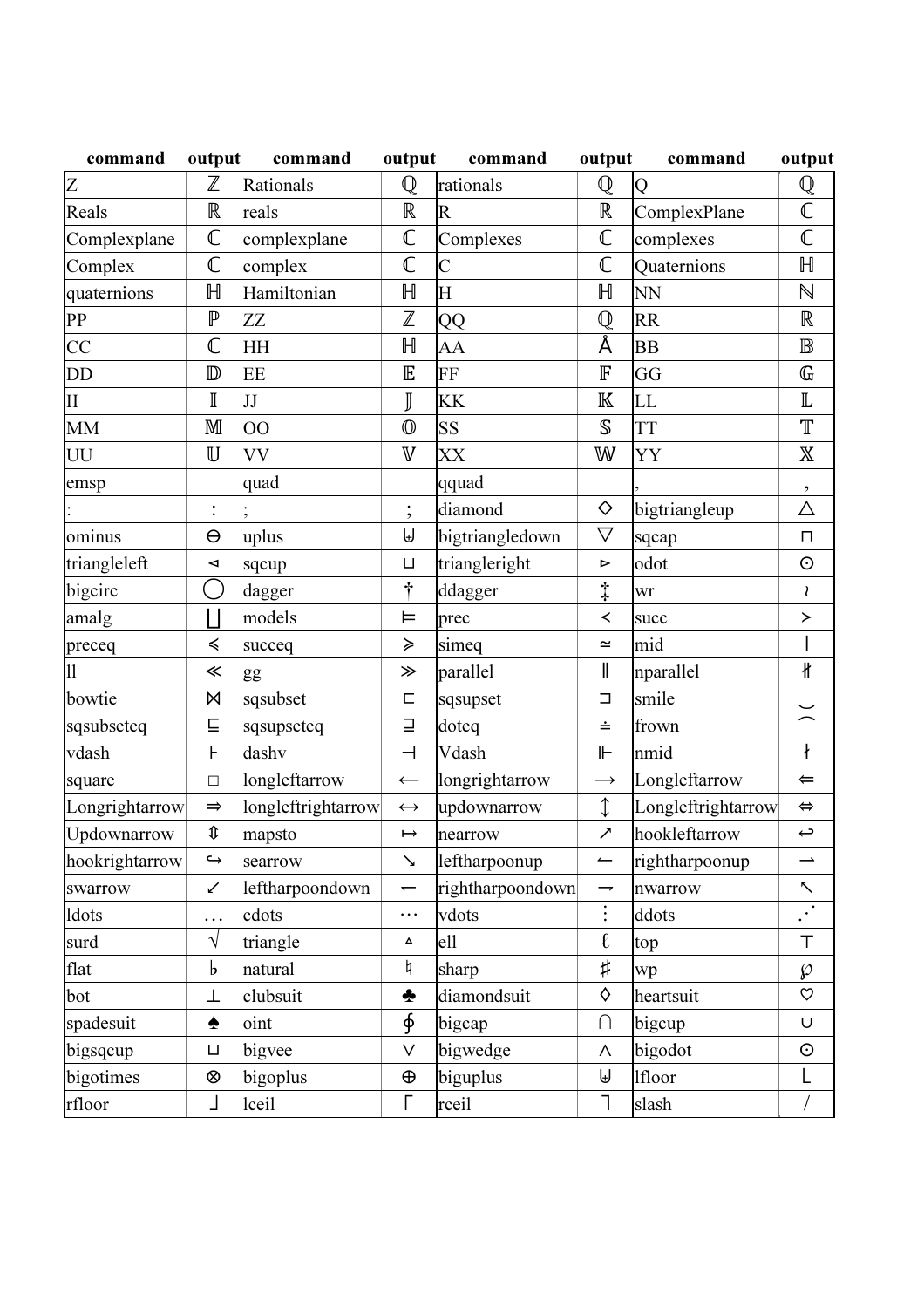| command        | output            | command         | output              | command              | output            | command        | output                  |
|----------------|-------------------|-----------------|---------------------|----------------------|-------------------|----------------|-------------------------|
| opencurlybrace |                   | closecurlybrace |                     | caret                | Λ                 | underscore     |                         |
| backslash      |                   | vert            |                     | perpendicular        | Τ                 | perp           | Τ                       |
| del            | $\rm \nabla$      | nabla           | $\overline{\nabla}$ | hbar                 | ħ                 | angstrom       | Å                       |
| Angstrom       | Å                 | circle          | $\mathbf{o}$        | circ                 | $\mathbf{o}$      | ring           | $\circ$                 |
| bullet         | ٠                 | bull            | $\bullet$           | smallsetminus        | $\diagdown$       | setminus       | $\diagdown$             |
| neg            | ⇁                 |                 | ⇁                   | not                  | ⇁                 | hellipsis      | .                       |
| ellipsis       | .                 | hellip          | $\ddotsc$           | ellip                | .                 | dots           | $\ddotsc$               |
| $\cdots$       | .                 | downarrow       | ↓                   | dnarrow              |                   | dnarr          | ↓                       |
| darr           |                   | converges       | ↓                   | Downarrow            | ⇓                 | dnArrow        | $\overline{\mathsf{I}}$ |
| dnArr          | ⇓                 | dArr            | ⇓                   | uparrow              | ↑                 | uarr           | ↑                       |
| diverges       | ↑                 | Uparrow         | ⇑                   | uArr                 | ⇑                 | to             | $\rightarrow$           |
| rightarrow     | $\rightarrow$     | rarr            | $\rightarrow$       | implies              | $\Rightarrow$     | Rightarrow     | $\Rightarrow$           |
| rArr           | $\Rightarrow$     | gets            | $\leftarrow$        | leftarrow            | $\leftarrow$      | larr           | $\leftarrow$            |
| impliedby      | $\Leftarrow$      | Leftarrow       | $\Leftarrow$        | 1Arr                 | $\Leftarrow$      | leftrightarrow | $\longleftrightarrow$   |
| lrarr          | $\leftrightarrow$ | harr            | $\leftrightarrow$   | iff                  | $\Leftrightarrow$ | Leftrightarrow | $\Leftrightarrow$       |
| lrArr          | $\Leftrightarrow$ | hArr            | $\Leftrightarrow$   | real                 | $\mathfrak{R}$    | Real           | $\mathfrak{R}$          |
| Re             | $\mathfrak{R}$    | Imaginary       | $\mathfrak{g}$      | imaginary            | $\mathfrak{g}$    | imagin         | $\mathfrak{g}$          |
| image          | $\mathfrak{g}$    | imag            | $\mathfrak{g}$      | Im                   | $\mathfrak{g}$    | partial        | $\partial$              |
| part           | $\partial$        | infinity        | $\infty$            | infty                | $\infty$          | infin          | $\infty$                |
| inf            | $\infty$          | alephsym        | א                   | aleph                | א                 | alefsym        | $\aleph$                |
| alef           | א                 | exists          | Е                   | exist                | Е                 | xists          | Е                       |
| xist           | E                 | wedge           | Λ                   | land                 | Λ                 | and            | $\wedge$                |
| vee            | V                 | lor             | $\vee$              | <sub>or</sub>        | V                 | varnothing     | Ø                       |
| nothing        | Ø                 | Oslash          | Ø                   | oslash               | Ø                 | emptyset       | Ø                       |
| empty          | Ø                 | $\overline{O}$  | Ø                   | $\mathbf 0$          | Ø                 | union          | $\cup$                  |
| cup            | U                 | intersection    | $\bigcap$           | intersect            | $\cap$            | cap            | $\cap$                  |
| degree         | $\circ$           | deg             | $\circ$             | angle                | ∠                 | ang            | ∠                       |
| lim            | lim               | hcf             | hcf                 | $\operatorname{gcf}$ | gcf               | gcd            | gcd                     |
| lcm            | lcm               | mod             | mod                 | max                  | max               | min            | min                     |
| dim            | dim               | det             | det                 | proj                 | proj              | span           | span                    |
| log            | log               | lg              | lg                  | ln                   | ln                | arcsinh        | arcsinh                 |
| asinh          | asinh arcsin      |                 | arcsin              | asin                 | asin              | sinh           | sinh                    |
| sin            | sin               | arccosh         | arccosh acosh       |                      | acosh arccos      |                | arccos                  |
| acos           | acos              | cosh            | cosh                | cos                  | cos               | arctanh        | arctanh                 |
| atanh          | atanh arctan      |                 | arctan              | atan                 | atan              | tanh           | tanh                    |